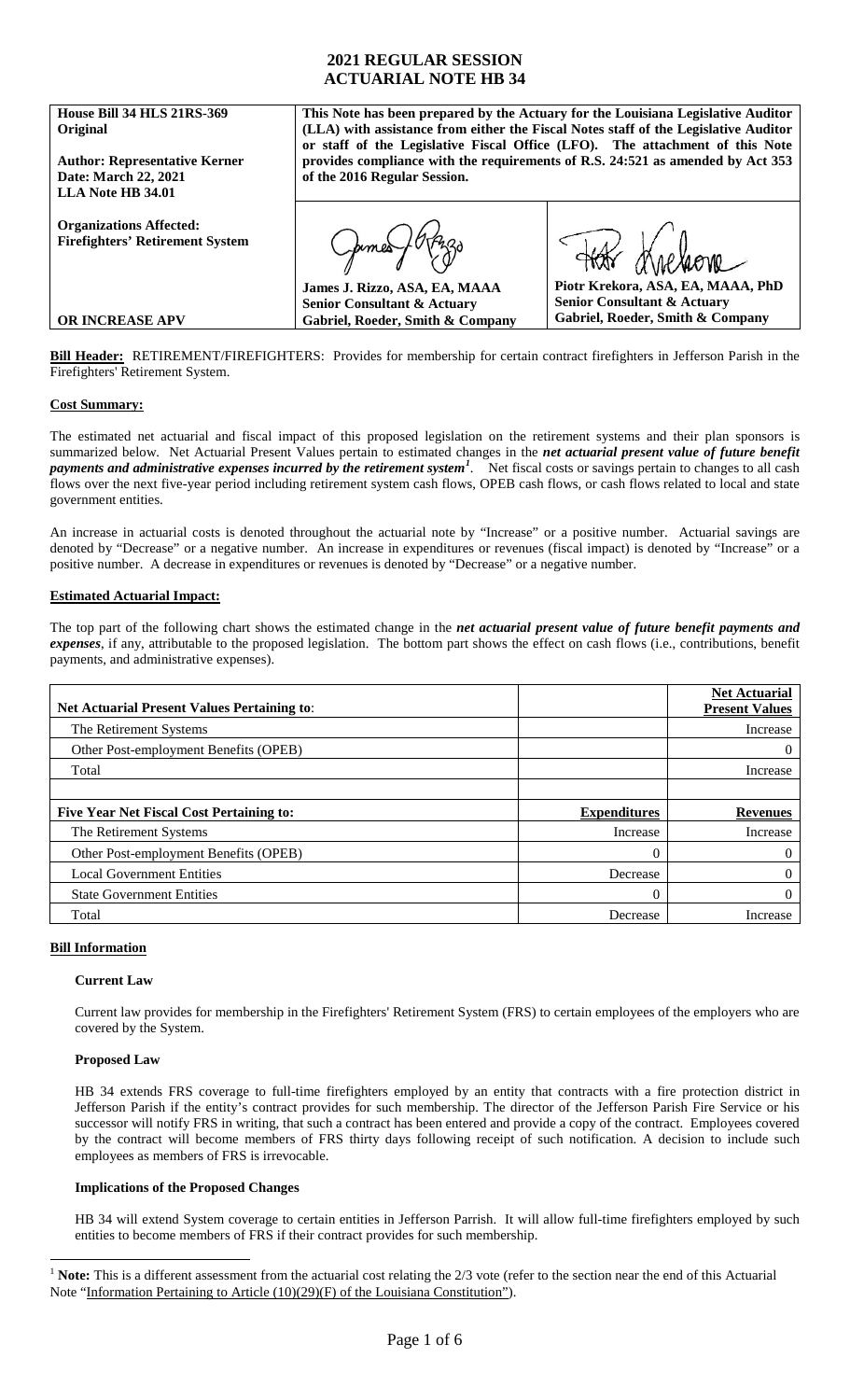### **I. ACTUARIAL IMPACT ON RETIREMENT SYSTEMS AND OPEB [Completed by LLA]**

#### **A. Analysis of Net Actuarial Costs (Prepared by LLA)**

This section of the actuarial note pertains to net actuarial present value costs or savings associated with the retirement systems and with OPEB.

#### **1. Retirement Systems**

The net actuarial cost or savings of the proposed legislation associated with the retirement systems is estimated to be an increase in cost. The actuary's analysis is summarized below.

Numerous private not-for-profit entities contract with fire protection districts in Jefferson Parish. Under HB 34, those entities that include FRS membership for their full-time firefighter-employees in their contracts would become participating entities in FRS and those firefighters would become members of FRS. Note, the firefighters affected by the proposed bill are not employees of Jefferson Parrish (or its fire protection districts), but employees of private entities. Hence, Jefferson Parish's contributions to FRS are not increased by reason of these firefighters becoming members of FRS under HB 34. The respective private entities would be responsible for their own FRS contribution rates.

It is expected that private entities contemplating covering eligible firefighters in FRS may do so only with revisions to their current contracts with Jefferson Parish (or its fire protection districts). If the costs of the contracts to Jefferson Parish (or its fire protection districts) that include FRS membership increase as a result of the private entities renegotiating fees for their services to pay higher retirement costs than they currently pay, that is not considered a result of this proposed bill but a potential result of negotiations between Jefferson Parish (or its fire protection districts) and the private entities.

Adding members to FRS does not change the amount or timing of benefit payments for the current members. However, additional firefighters would become members of the System. These employees would accrue retirement benefits and contributions would be required from the private entities to fund the benefits. Therefore, there is expected to be an increase within FRS in contributions, benefits, and present values thereof as a result of HB 34.

The effect of HB 34 on the contribution requirements from local governments will depend on the number of new members gaining eligibility to participate in FRS and it will range from immaterial to a small decrease. The FRS employer contribution requirements from all participating entities include a normal cost component and an allocation of unfunded liability amortization contributions. It cannot be readily determined what effect the participation of the new firefighters would have on the aggregate normal cost rate required from all other FRS-participating entities (local governments). However, the new private entities would be required to share in the amortization contributions, even though their members would bring no unfunded liability with them into FRS. That slight re-allocation to those private entities would cause a slight decrease in unfunded liability amortization contributions otherwise allocable to and paid by all other FRS-participating entities (local governments).

All actuarial opinions expressed herein assume the continued willingness and ability of employers to make the required contributions. Hence, the long-term viability of participating entities, whether private or governmental, is not considered herein.

#### **2. Other Post-employment Benefits (OPEB)**

The net actuarial cost or savings of the proposed legislation associated with OPEB, including retiree health insurance premiums, is estimated to be \$0. The actuary's analysis is summarized below.

The state and local government liabilities for any post-retirement medical insurance subsidies provided to retirees is not affected by the membership of private entities in FRS.

#### **B. Actuarial Data, Methods and Assumptions (Prepared by LLA)**

Unless indicated otherwise, the actuarial note for the proposed legislation was prepared using actuarial data, methods, and assumptions as disclosed in the most recent actuarial valuation report adopted by the Public Retirement Systems' Actuarial Committee (PRSAC). The data, methods and assumptions are being used to provide consistency with the actuary for the retirement system who may also be providing testimony to the Senate and House retirement committees. With certain exceptions, the actuary for the LLA finds the assumptions used by the retirement systems and PRSAC to be reasonable.

#### **C. Actuarial Caveat (Prepared by LLA)**

There is nothing in the proposed legislation that will compromise the signing actuary's ability to present an unbiased statement of actuarial opinion.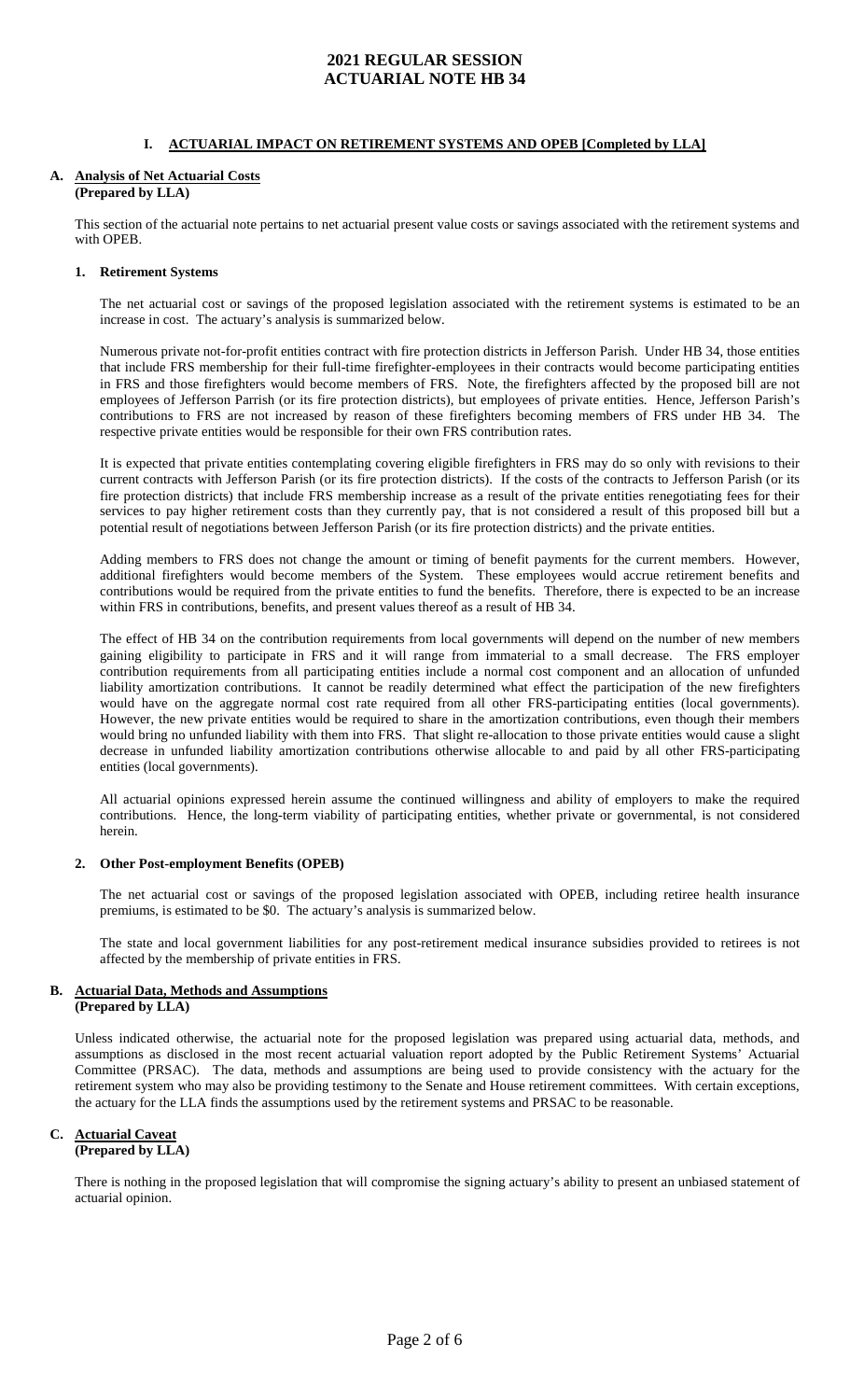## **II. FISCAL IMPACT ON RETIREMENT SYSTEMS AND OPEB [Completed by LLA]**

This section of the actuarial note pertains to fiscal (annual) costs or savings associated with the retirement systems (Table A) and with OPEB (Table B). Fiscal costs or savings in Table A include benefit-related actuarial costs and administrative costs incurred by the retirement systems.

#### **A. Estimated Fiscal Impact – Retirement Systems (Prepared by LLA)**

- 1. Narrative
	- Table A shows the estimated fiscal impact of the proposed legislation on the retirement systems and the government entities that sponsor them. A fiscal cost is denoted by "Increase" or a positive number. Fiscal savings are denoted by "Decrease" or a negative number. A revenue increase is denoted by "Increase" or a positive number. A revenue decrease is denoted by "Decrease" or a negative number.

|                      |          |          | <b>Retirement System Fiscal Cost: Table A</b> |          |          |                     |
|----------------------|----------|----------|-----------------------------------------------|----------|----------|---------------------|
| <b>EXPENDITURES</b>  | 2021-22  | 2022-23  | 2023-24                                       | 2024-25  | 2025-26  | <b>5 Year Total</b> |
| State General Fund   | \$       |          |                                               |          |          |                     |
| Agy Self Generated   | Increase | Increase | Increase                                      | Increase | Increase | Increase            |
| Stat Deds/Other      |          |          |                                               |          |          | $\Omega$            |
| <b>Federal Funds</b> |          |          |                                               |          |          | ΟI                  |
| Local Funds          |          | Decrease | Decrease                                      | Decrease | Decrease | Decrease            |
| Annual Total         | Increase | Decrease | Decrease                                      | Decrease | Decrease | Decrease            |
|                      |          |          |                                               |          |          |                     |
| <b>REVENUES</b>      | 2021-22  | 2022-23  | 2023-24                                       | 2024-25  | 2025-26  | <b>5 Year Total</b> |
| State General Fund   | \$       |          | S.                                            |          |          | $^{\prime}$         |
| Agy Self Generated   | Increase | Increase | Increase                                      | Increase | Increase | Increase            |
| Stat Deds/Other      |          |          |                                               |          |          | $\Omega$            |
| <b>Federal Funds</b> |          |          |                                               |          |          | ΩI                  |
| Local Funds          |          |          |                                               |          |          |                     |
| <b>Annual Total</b>  | Increase | Increase | Increase                                      | Increase | Increase | Increase            |

All expenditures for employer contributions are reflected on a single line in the table above. The actual sources of funding (e.g., Federal Funds, State General Fund) may vary by employer and are not differentiated in the table.

The proposed legislation will have the following effects on retirement related fiscal costs and revenues during the five year measurement period.

- 2. Expenditures:
	- a. Expenditures by FRS (Agy Self-Generated) will likely increase, possibly beginning in 2021-22 if during that period some contract firefighters become members of FRS, contributions are made and contributions are refunded for any terminations. More employees are expected to participate in FRS and accrue benefits. Therefore, benefit payments for FRS will likely be larger than they are currently.
	- b. The slight shift in the allocation of amortization contributions from current FRS-participating governmental entities to the newly participating private entities would cause the contribution expenditures (Local Funds) from all other FRSparticipating *local government* entities to decrease slightly beginning in the 2022-23 contribution year.
	- c. In the Annual Total row, the slight increase in Agy Self Generated expenditures for refunds of contributions from turnover or other events in the near-term may not be sufficient to offset the slight decrease in amortization payments expenditures made by the local government entities participating in FRS.
	- The increased expenditures from the private entities contracting with Jefferson Parish are not reflected in Table A above due their status as private entities.
- 3. Revenues:

FRS revenues (Agy Self-Generated) will likely increase, possibly beginning in 2021-22 if during that period some contract firefighters become members of FRS and contributions are made.

#### **B. Estimated Fiscal Impact – OPEB (Prepared by LLA)**

1. Narrative

Table B shows the estimated fiscal impact of the proposed legislation on actuarial benefit and administrative costs or savings associated with OPEB and the government entities that sponsor these benefit programs. A fiscal cost is denoted by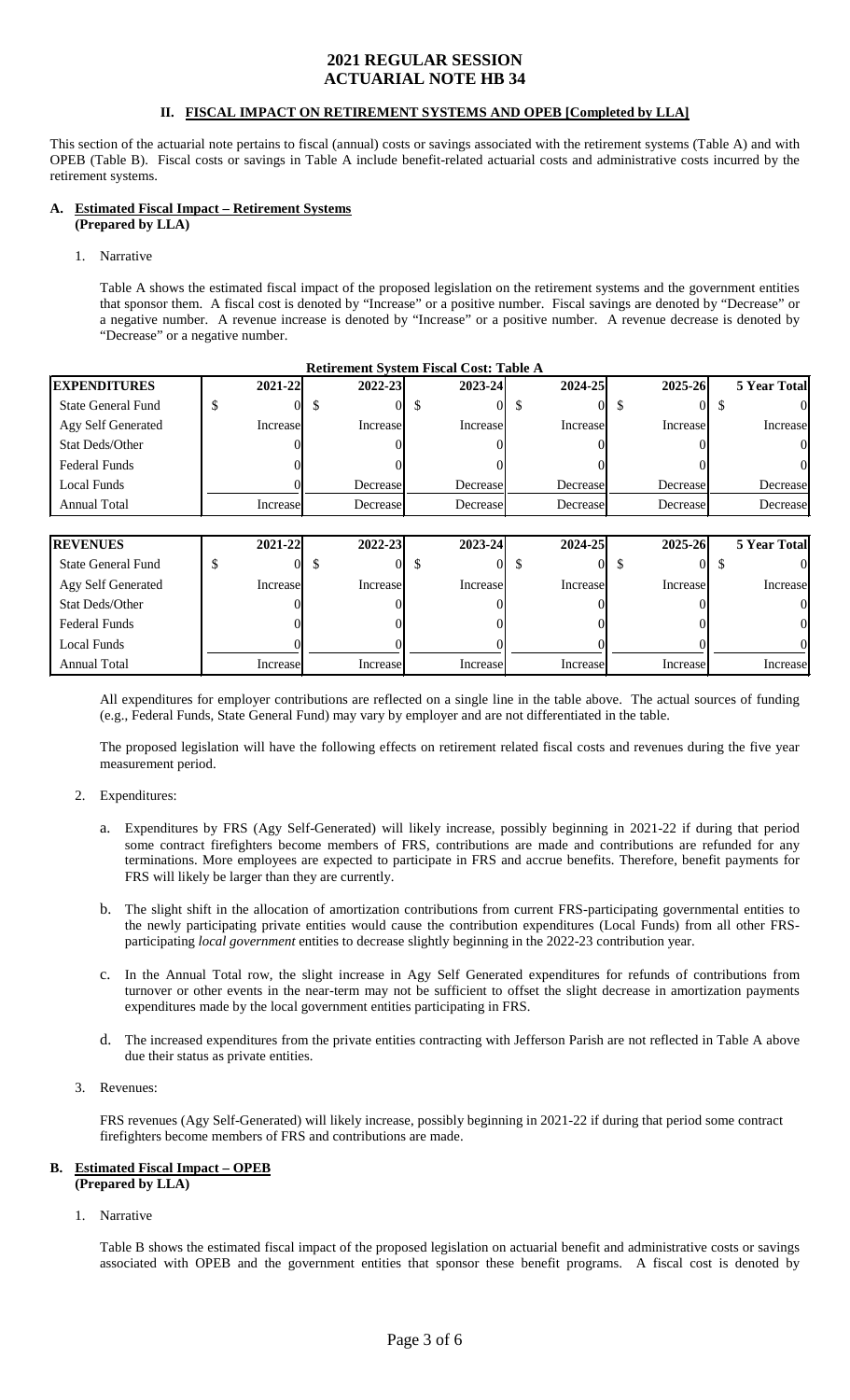"Increase" or a positive number. Fiscal savings are denoted by "Decrease" or a negative number. A revenue increase is denoted by "Increase" or a positive number. A revenue decrease is denoted by "Decrease" or a negative number.

| <b>OPEB Fiscal Cost: Table B</b> |             |             |             |         |             |                     |  |
|----------------------------------|-------------|-------------|-------------|---------|-------------|---------------------|--|
| <b>EXPENDITURES</b>              | $2021 - 22$ | $2022 - 23$ | $2023 - 24$ | 2024-25 | $2025 - 26$ | <b>5 Year Total</b> |  |
| <b>State General Fund</b>        |             | ОL          | OI.         | OL      |             |                     |  |
| Agy Self Generated               |             |             |             |         |             |                     |  |
| Stat Deds/Other                  |             |             |             |         |             |                     |  |
| <b>Federal Funds</b>             |             |             |             |         |             |                     |  |
| Local Funds                      |             |             |             |         |             |                     |  |
| <b>Annual Total</b>              |             | ОI          |             | v       | IJ          |                     |  |

| <b>REVENUES</b>           | 2021-22 | $2022 - 23$         | 2023-24 | 2024-25 | $2025 - 26$ | <b>5 Year Total</b> |
|---------------------------|---------|---------------------|---------|---------|-------------|---------------------|
| <b>State General Fund</b> | Эl      | $\overline{0}$<br>D | $_{0}$  | υı      |             |                     |
| Agy Self Generated        |         |                     |         |         |             |                     |
| Stat Deds/Other           |         |                     |         |         |             |                     |
| Federal Funds             |         |                     |         |         |             |                     |
| Local Funds               |         |                     |         |         |             |                     |
| <b>Annual Total</b>       |         | 01                  |         |         |             |                     |

All expenditures for employer contributions are reflected on a single line in the table above. The actual sources of funding (e.g., Federal Funds, State General Fund) may vary by employer and are not differentiated on the table.

The proposed legislation will have the following effects on OPEB related fiscal costs and revenues during the five year measurement period.

2. Expenditures:

No measurable effects.

3. Revenues:

No measurable effects.

## **III. FISCAL IMPACT ON LOCAL GOVERNMENT ENTITIES [Completed by LLA]**

This section of the actuarial note pertains to annual fiscal costs (savings) relating to administrative expenditures and revenue impacts incurred by local government entities other than those included in Tables A and B. See Table C.

#### **Estimated Fiscal Impact - Local Government Entities (other than the impact included in Tables A and B) (Prepared by Bradley Cryer, Director of Local Government Services)**

1. Narrative

From time to time, legislation is proposed that has an indirect effect on administrative expenditures and revenues associated with local government entities (other than the impact included in Tables A and B).Table C shows the estimated fiscal administrative cost impact of the proposed legislation on such local government entities. A fiscal cost is denoted by "Increase" or a positive number. Fiscal savings are denoted by "Decrease" or a negative number. A revenue increase is denoted by "Increase" or a positive number. A revenue decrease is denoted by "Decrease" or a negative number.

|                           |         |         | <b>Fiscal Costs for Local Government Entities: Table C</b> |         |         |                     |
|---------------------------|---------|---------|------------------------------------------------------------|---------|---------|---------------------|
| <b>EXPENDITURES</b>       | 2021-22 | 2022-23 | 2023-24                                                    | 2024-25 | 2025-26 | <b>5 Year Total</b> |
| <b>State General Fund</b> | \$      |         |                                                            |         |         |                     |
| Agy Self Generated        |         |         |                                                            |         |         |                     |
| Stat Deds/Other           |         |         |                                                            |         |         |                     |
| <b>Federal Funds</b>      |         |         |                                                            |         |         |                     |
| <b>Local Funds</b>        |         |         |                                                            |         |         |                     |
| Annual Total              | \$      |         | $\Omega$                                                   | ΩI      |         |                     |
|                           |         |         |                                                            |         |         |                     |
| <b>REVENUES</b>           | 2021-22 | 2022-23 | 2023-24                                                    | 2024-25 | 2025-26 | <b>5 Year Total</b> |
| <b>State General Fund</b> | \$      |         |                                                            |         |         |                     |
| Agy Self Generated        |         |         |                                                            |         |         |                     |
| Stat Deds/Other           |         |         |                                                            |         |         |                     |
| Federal Funds             |         |         |                                                            |         |         |                     |
| <b>Local Funds</b>        |         |         |                                                            |         |         |                     |
| <b>Annual Total</b>       |         |         |                                                            |         |         |                     |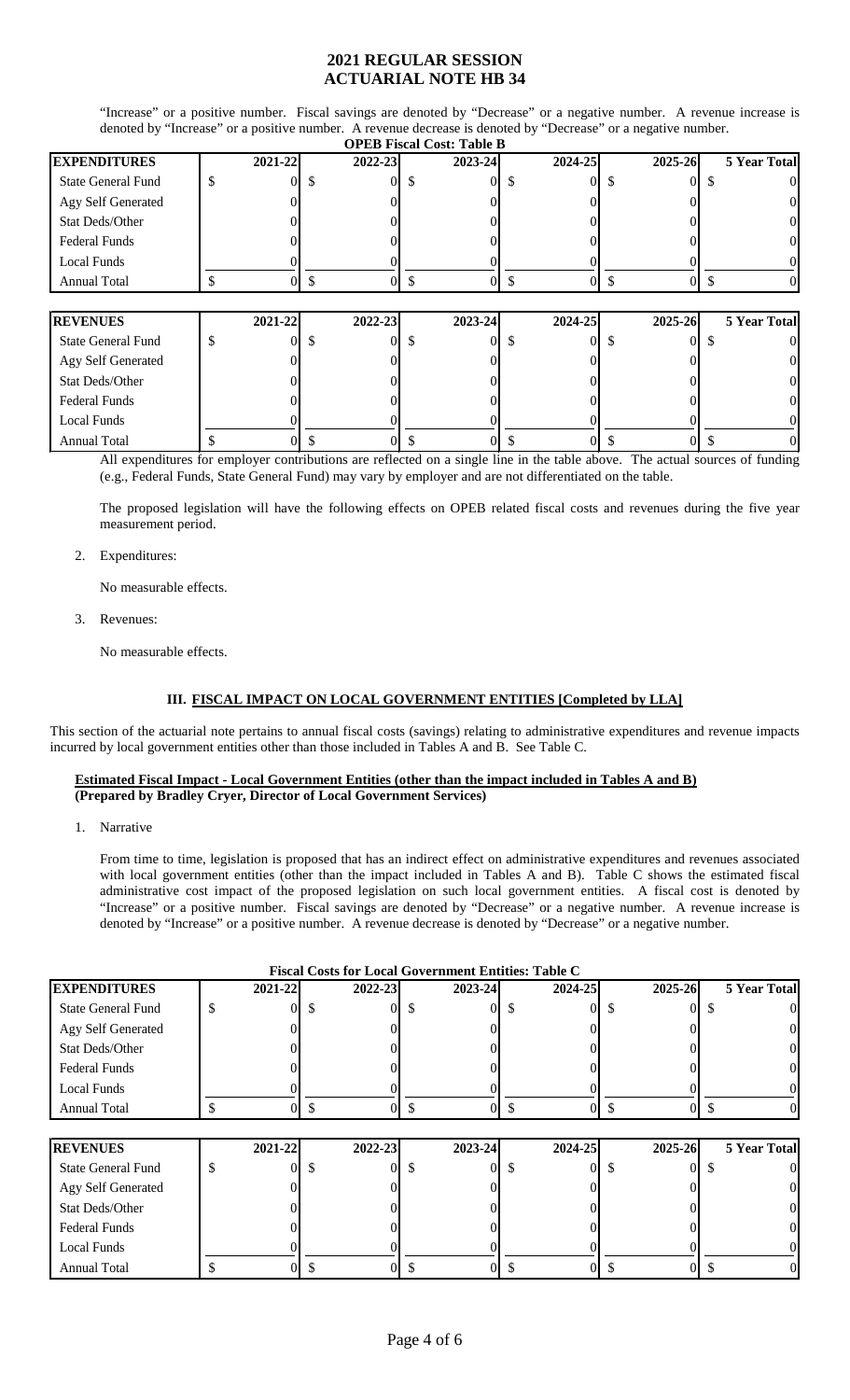The proposed legislation will have the following effects on fiscal administrative costs and revenues related to local government entities during the five year measurement period.

2. Expenditures:

No measurable effects.

3. Revenues:

No measurable effects.

### **IV. FISCAL IMPACT ON STATE GOVERNMENT ENTITIES [Completed by LFO]**

This section of the actuarial note pertains to annual fiscal cost (savings) relating to administrative expenditures and revenue impacts incurred by state government entities other than those included in Tables A and B. See Table D.

#### **Estimated Fiscal Impact − State Government Entities (other than the impact included in Tables A and B) (Prepared by Chris Keaton, Legislative Fiscal Officer)**

1. Narrative

From time to time, legislation is proposed that has an indirect effect on administrative expenditures and revenues associated with state government entities (other than the impact included in Tables A and B).Table D shows the estimated fiscal administrative cost impact of the proposed legislation on such state government entities. A fiscal cost is denoted by "Increase" or a positive number. Fiscal savings are denoted by "Decrease" or a negative number. A revenue increase is denoted by "Increase" or a positive number. A revenue decrease is denoted by "Decrease" or a negative number.

|                           |         | <b>Fiscal Costs for State Government Entities: Table D</b> |         |             |             |                     |
|---------------------------|---------|------------------------------------------------------------|---------|-------------|-------------|---------------------|
| <b>EXPENDITURES</b>       | 2021-22 | $2022 - 23$                                                | 2023-24 | 2024-25     | 2025-26     | <b>5 Year Total</b> |
| <b>State General Fund</b> | \$      |                                                            |         |             |             |                     |
| Agy Self Generated        |         |                                                            |         |             |             |                     |
| Stat Deds/Other           |         |                                                            |         |             |             |                     |
| Federal Funds             |         |                                                            |         |             |             |                     |
| Local Funds               |         |                                                            |         |             |             |                     |
| Annual Total              |         |                                                            |         |             |             |                     |
|                           |         |                                                            |         |             |             |                     |
| <b>REVENUES</b>           | 2021-22 | 2022-23                                                    | 2023-24 | $2024 - 25$ | $2025 - 26$ | <b>5 Year Total</b> |
| <b>State General Fund</b> |         |                                                            |         |             |             |                     |

| <b>IKEVENUES</b>          | 2021-221 | 2022-231 | 2023-241    | 2024-251 | 2023-201 | 5 Year Total |
|---------------------------|----------|----------|-------------|----------|----------|--------------|
| <b>State General Fund</b> |          |          | OI.         |          |          |              |
| Agy Self Generated        |          |          |             |          |          |              |
| Stat Deds/Other           |          |          |             |          |          |              |
| Federal Funds             |          |          |             |          |          |              |
| Local Funds               |          |          |             |          |          |              |
| Annual Total              |          |          | $^{\rm{O}}$ |          |          |              |

The proposed legislation will have the following effects on fiscal costs and revenues related to state government entities during the five year measurement period.

2. Expenditures:

N/A - This bill only impacts local government, and therefore, has no state impact. The LFO does not review local government bills.

3. Revenues:

N/A - This bill only impacts local government, and therefore, has no state impact. The LFO does not review local government bills.

## **Credentials of the Signatory Staff:**

James J. Rizzo and Piotr Krekora, on behalf of Gabriel, Roeder, Smith & Company, serve as the Actuary for the Louisiana Legislative Auditor. They are Enrolled Actuaries, members of the American Academy of Actuaries, Associates of the Society of Actuaries and have met the Qualification Standards of the American Academy of Actuaries necessary to render the actuarial opinion contained herein.

### **Actuarial Disclosure: Risks Associated with Measuring Costs**

This Actuarial Note is an actuarial communication, and is required to include certain disclosures in compliance with Actuarial Standards of Practice (ASOP) No. 51.